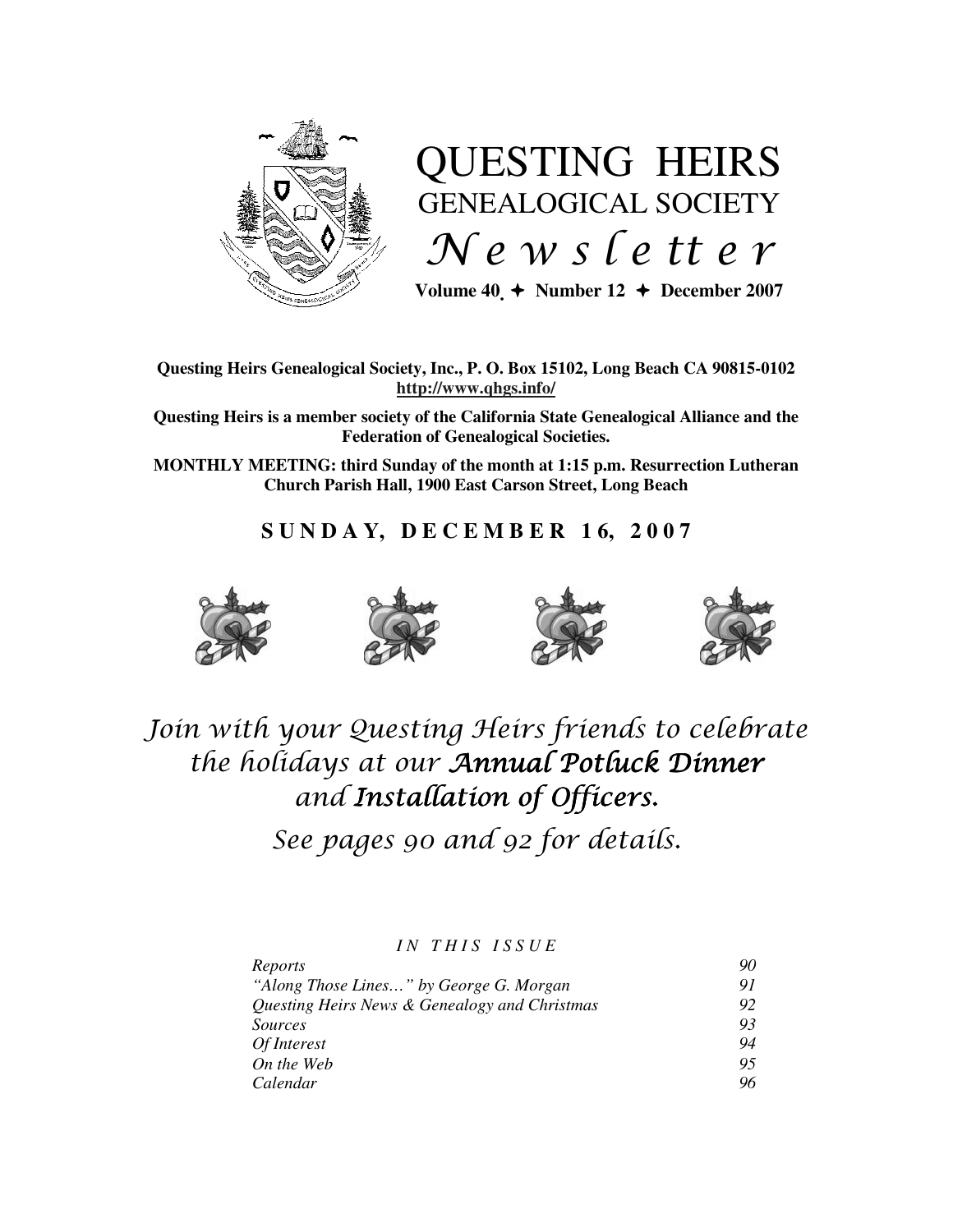*Page 90 Questing Heirs Genealogical Society Newsletter, Volume 40, Number 12 December 2007*

## **D E C E M B E R M E E T I N G**

## THRIVING ON DIVERSITY

More diversity just means we have more to share! Join us on December 16 for a celebration of our roots. Our ancestors came from all over the world. They spoke many languages. As genealogists, we have the privilege of discovering and exploring the many cultures of our ancestors. Have you ever visited one of your ancestral villages? Brought back souvenirs to remind you where your ancestors came from? Learned a new language in order to pursue your research? Cooked some of the traditional foods of your ancestors? Tracked down relatives in a foreign country? If so, tell us about your experiences!

#### **M E M B E R S H I P R E P O R T Sally DAVIS (562) 429-7803**

NOVEMBER MEETING ATTENDANCE Members: 32 Guests: 1

NEW MEMBERS - None

#### RENEWALS

| Jeri EVERETT                         | Individual 9/08 |  |
|--------------------------------------|-----------------|--|
| <b>Yvonne FOSTER</b>                 | Individual 9/08 |  |
| <b>Terry GILLES</b>                  | Individual 9/08 |  |
| Sandra HOLLANDSWORTH Individual 9/08 |                 |  |
| Nancy PERLATE                        | Individual 9/08 |  |

## **F I N A N C I A L R E P O R T David WERTS (562) 431-7790**

| October Income           | \$613.62   |
|--------------------------|------------|
| <b>October Expenses</b>  | \$285.18   |
| <b>Operating Balance</b> | \$3,931.99 |

**NOTE: Submissions for the January 2008 Newsletter are due by December 23, 2007.** 

## **R E F R E S H M E N T S Georgie (Peterson) LYONS (562) 432-4908**

Thanks to our November hosts: Cynthia DAY-ELLIOTT Jeri EVERETT Sandra HOLLANDSWORTH Liz MYERS

For our December Potluck, the main course and beverages will be supplied, but we would appreciate it if those who attend could bring other food items according to the alphabetical plan outlined below.

Surnames A-F – Hors d'oeuvres, relishes, rolls Surnames G-L – Dessert Surnames M-R – Salad Surnames  $S-Z - A$  hot dish (potatoes, vegetables, or a casserole)

We could also use a couple men to come an hour or so early to help set up the tables! Thanks.

## Merry

## Christmas

## to  $AI$

*Copyright* © *2007, Questing Heirs Genealogical Society, Inc.* 

*Permission to reprint original items from this publication is granted, provided that the reprint is used for non-commercial, educational purposes, and that the following notice appears at the end of the article: Previously published in Questing Heirs Genealogical Society Newsletter, Vol. 40, No. 12, December 2007.* 

*This newsletter is published monthly as a benefit for members of Questing Heirs; it is not meant to be sold. Those who are unable to attend our meetings but wish to subscribe to the newsletter may purchase a newsletter-only membership for \$12.00 a year. To join, please use the membership application on the outer cover of this newsletter.*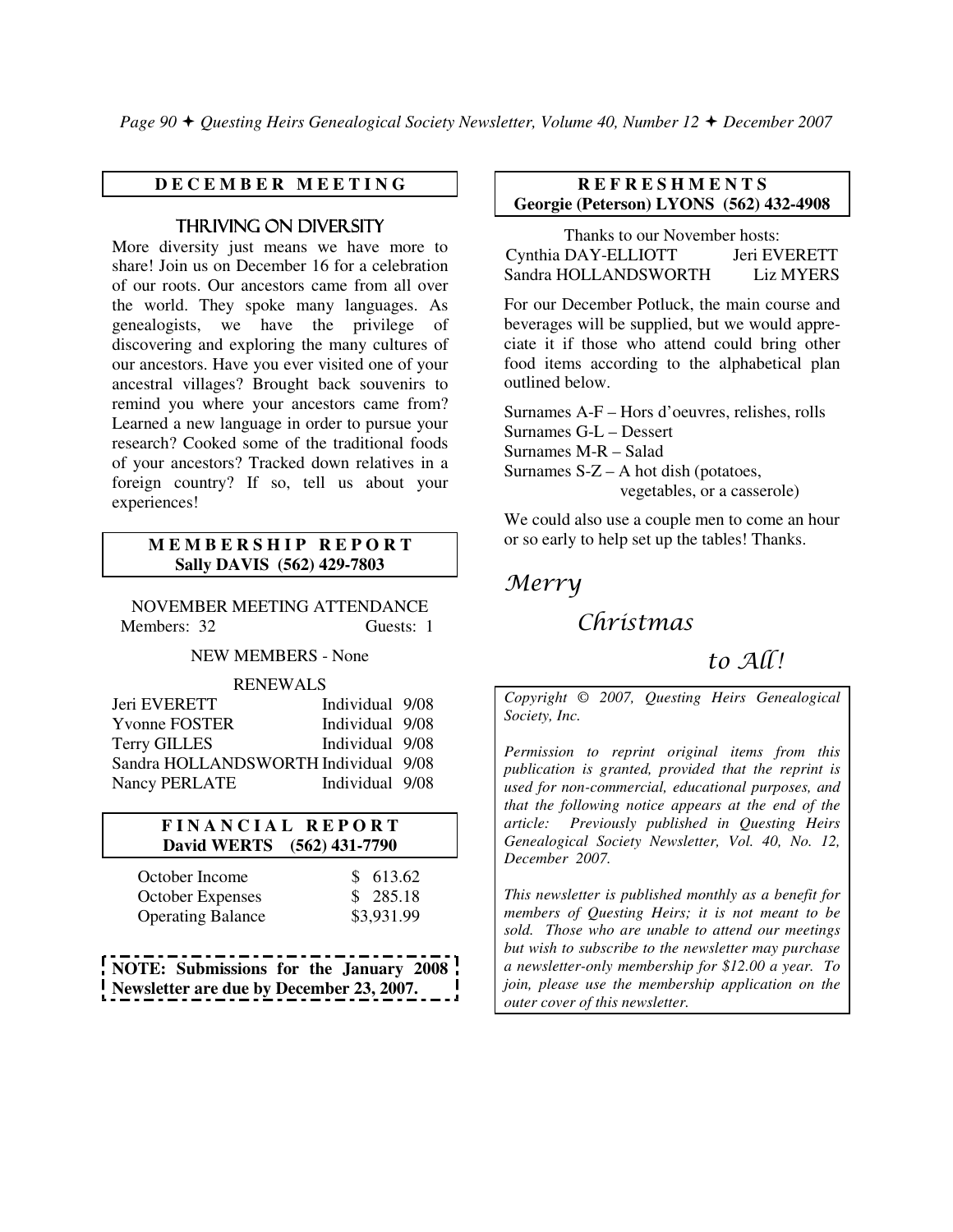## **"ALONG THOSE LINES…" by GEORGE G. MORGAN**

## **Look to the Other Side of the Pond**

It's easy to get lost in the trap of simply looking at or for "the other side of the pond." The desire to trace our ancestors back to the place of origin is one of the primary motivations for family history researchers.

Your search will include a wide variety of media, ranging from traditional paper documents to microform to digitized images in online databases and on the Internet. Diligence and patience are the major tools you will require, along with an understanding of what is available and where to look.

You have to understand that for each migration there were forces responsible for the "push" and the "pull" of immigration to a new location. Personal circumstances, historical events, social and financial influences, and natural disasters are all causes for our ancestors' decisions to migrate.

These were the driving forces—the "push"—that compelled them to abandon the familiar in search for something different. Yet not everyone migrated of their own volition. Here are some reasons for migrating:

- Religious or ethnic persecution
- Natural disasters
- Famine
- Economic problems
- War or impressed military service
- Political strife/turmoil/oppression
- Following family and friends
- Adoption
- Slavery-forced relocation/resettlement
- Criminal incarceration/deportment
- Not a first son
- Great financial opportunity

Other reasons for migration could include the desire to reunite with family members who lived in or had previously migrated to another location—or maybe even to escape from other relatives and family members. A father may even have banished a son for some misdeed.

Another reason to migrate might have been to serve in a military operation, as did thousands of European men who flocked to America to serve as mercenaries in the American Revolution and the U.S. Civil War.

Remember too that migration was sometimes done in multiple steps. The Pilgrims first immigrated to the Netherlands and became more organized as a community before sailing to America. Our ancestors likewise may have immigrated to Canada because the ship's passage was less expensive to Halifax than to Philadelphia, and then moved south into the United States at a later date. It is important to study the history of both the place of departure and the destination in order to better understand the rationale behind your ancestors' decisions to move.

All of these and more are reasons to make the move. However, you also must consider the draw to a new place. Historical and social timelines can often reveal details you may never have expected.

I sometimes just use an Internet search engine and type in either the word "timeline" or "history" (or both) and the name of the country, region, state, or province I'm researching. The search results often give me a great overview or specific details to help put my ancestors into perspective. Try it yourself and see what you find.

Put yourself in your ancestors' shoes. There are great advantages to studying the geography, history, sociology, and anecdotal materials about the areas from which your ancestors emigrated and the places to which they immigrated. The perspectives you gain are immeasurable.

## **Happy Hunting! George**

*©2006 Copyright George G. Morgan. All rights reserved.*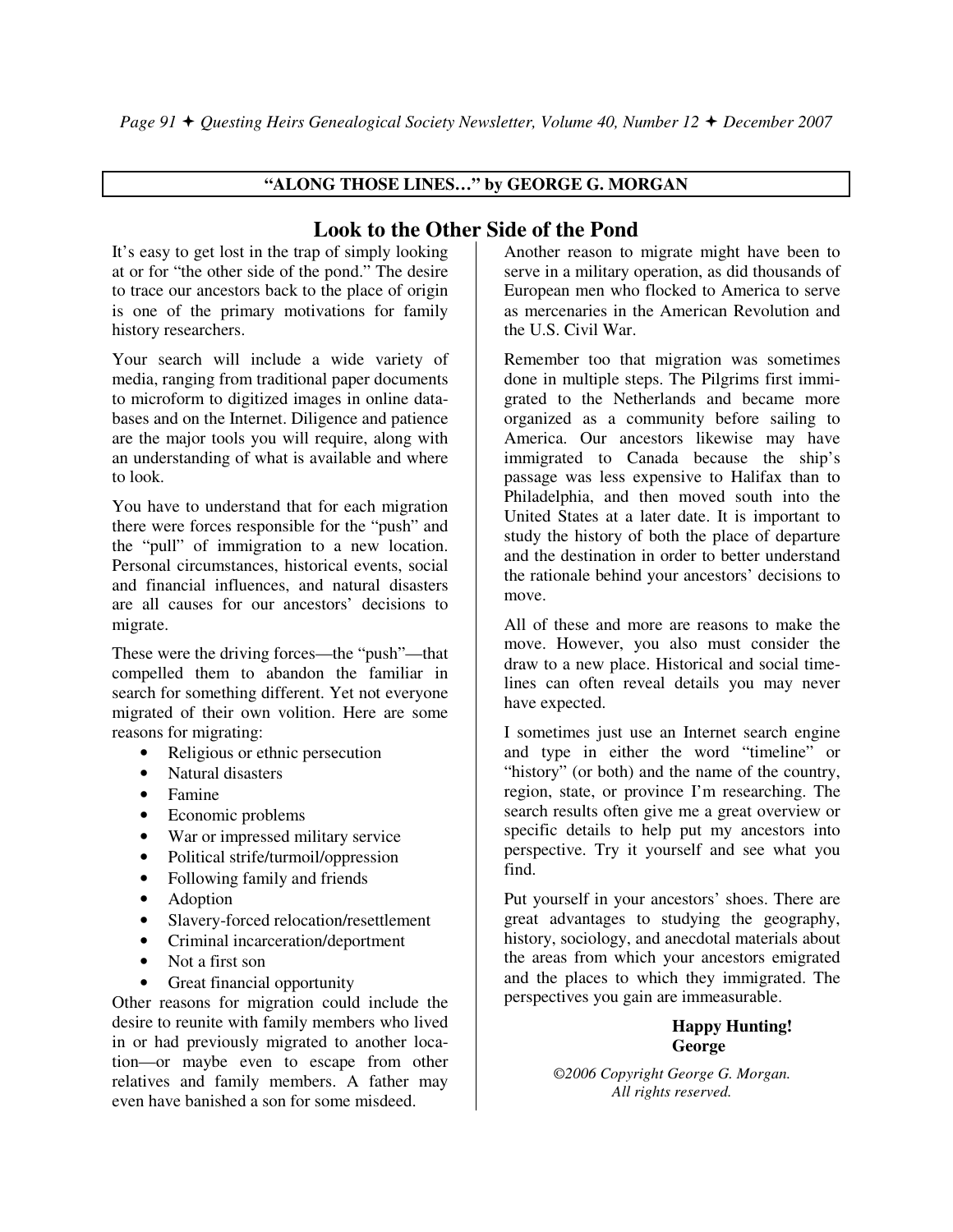*Page 92 Questing Heirs Genealogical Society Newsletter, Volume 40, Number 12 December 2007* 

## **QUESTING HEIRS NEWS**

## **NEW BYLAWS**

Members attending our November meeting unanimously approved the changes proposed to update the society's Bylaws, copies of which were included with your October Newsletter. The new Bylaws will soon be posted on our website at http://www.qhgs.info.

## **NEW OFFICERS**

Also at the November meeting, members approved the slate of officers as presented by the Nominating Committee at our October meeting and required by the new Bylaws. No nominations were made from the floor; so, the following officers will be installed at our December meeting:

- First Vice President Loran Bures
- Secretary Sandra Hollandsworth
- > Treasurer David Werts
- Director at Large Linda Artuso
- > Director at Large Tina Yanis
- ► Director at Large Rellen Owen

The members of Questing Heirs would like to express their appreciation to all the officers for their willingness to spend the time and effort necessary to fulfill the responsibilities of their various positions. Not all genealogical societies are so fortunate.

## **FINANCE COMMITTEE**

Treasurer, Dave Werts, is in the process of forming a Finance Committee. Its functions will be:

- $\checkmark$  To develop and make recommendations to the Board for long-range financial objectives,
- $\checkmark$  To use those objectives to guide the annual budget process, and
- $\checkmark$  To establish budget-tracking and reporting standards.

If you would like to serve on this committee, please contact Dave at the telephone number or e-mail address listed on the blue page of this newsletter or talk to him at the next meeting.

## **GENEALOGY AND CHRISTMAS**

## **THE TWELVE DAYS OF CHRISTMAS (Genealogy Style)**

My true love gave to me

Twelve census searches Eleven family bibles Ten e-mail contacts Nine headstone rubbings Eight wills and admons Seven miners mining Six second cousins Five coats of arms Four GEDCOM files Three old wills Two CD-ROMs And a branch in my family tree.

--Author Unknown

*This poem appears at http://genealogy.about.com/ library/blchristmas-twelve.htm.*



#### **FAMILY HISTORY CHRISTMAS TREE**  by Betty Rose Gregory

I have had a family history Christmas tree for a number of years, and it is always interesting to hear the comments. When I did the first one, we didn't have the extra money to buy ornaments, so I used construction paper (a different color for each surname) and pasted the copies of photos on the paper. The size of the background depended on the size of picture I wanted to use, but most of them are about 2-1/4" by 3". I used a larger piece for a picture of my husband and me and placed it at the top of the tree. His ancestors are on one side of the tree and mine on the other side. When the children come for Christmas, they look to see if I have added any pictures.

*A Quick Tip from The Ancestry Weekly Journal of 19 Nov 2007. Copyright © 2007. The Generations Network, Inc.*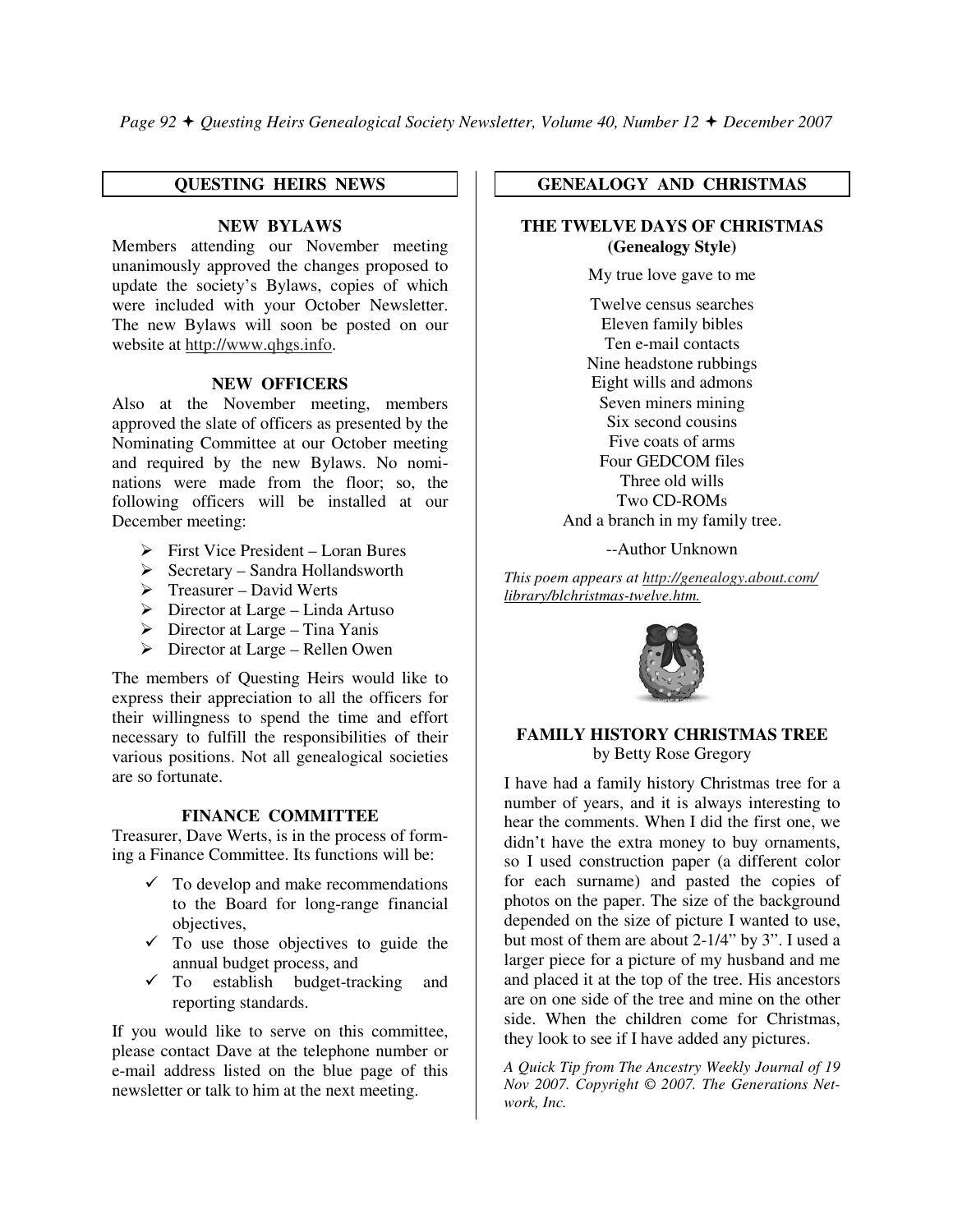## **S O U R C E S**

## **Books We Own: Using Other People's Personal Libraries to Find Your Family**

by Jana Lloyd – Previously published in RootsWeb Review: 26 Sep 2007, Vol. 10, No. 39

Sometimes, amid all the links on RootsWeb's homepage, useful resources get lost. We continually tout the advantages of adding your family tree to WorldConnect, posting queries about your family on message boards, or joining a mailing list to keep updated on an area, name, or topic of interest to you. But what about some of the other resources available on RootsWeb?

This week, I'd like to highlight a very useful, but often overlooked, resource on RootsWeb: "Books We Own."

## What is "Books We Own?"

Simply put, Books We Own is a list of genealogical books owned by different volunteers who are willing to do look-ups. 1,500 volunteers contribute to the project and all are willing to look up genealogical information in one or more of their family history books.

More than 1,000 surnames are represented in the books, which include family histories, town and county histories, atlases, gazetteers, directories, and more. There are books on the U.S., multiple Canadian provinces, and forty-nine other countries.

## How Do I Find Out Whether There Is a Book of Interest to Me?

To find out if there is a book that might have details you're looking for about your family, click on the "Books We Own" link under "Hosted Volunteer Projects" on the RootsWeb homepage; or, go here: http://www.rootsweb. com/~bwo/.

Scroll to the bottom of the page where you will see a search box and a Master Index. Enter a term you are looking for or browse through the index. It is divided into regions and other categories. To find a book on a particular surname, click the "Family Genealogies" link.

## How Do I Request a Look-Up?

If you find a book of interest to you, request a look-up by clicking on the link at the end of the book citation.

A form will appear where you can fill out your information, the name of the book, the surname(s) you want looked up, and any additional information that will help the volunteer in his/her search. Some but not all volunteers will provide photocopies or scans of pages. If this is the case, you will need to reimburse the volunteer for the cost of copies and postage.

A useful request will include the name of the book you want a look-up performed in, full names of the people you are looking up information for, relevant dates, and any other information that may help the volunteer distinguish your ancestor from someone else. A good sample request, taken from the "Helpful Tips" section of the site, looks like this:

## Subject: BWO Look-up of Fingerhut in Ohio

Please look in your books *Early History of Coshocton County, Ohio* and *Cemeteries of Paulding County, Ohio* for John, James, Sarah and Lucinda Fingerhut who lived in Coshocton County from 1820-1850 and Paulding County from 1850-1900.

Here are a list of other helpful tips for effectively filling out a request form: http://www.rootsweb.com/~bwo/tips.html.

## Have a Book You Want to Contribute?

If you have a book you think would be of value to others, and you would be willing to volunteer your time to do look-up requests, you can register to become a volunteer for "Books We Own" by going to the contributor's page: http:// www.rootsweb.com/~bwo/contrib2.html.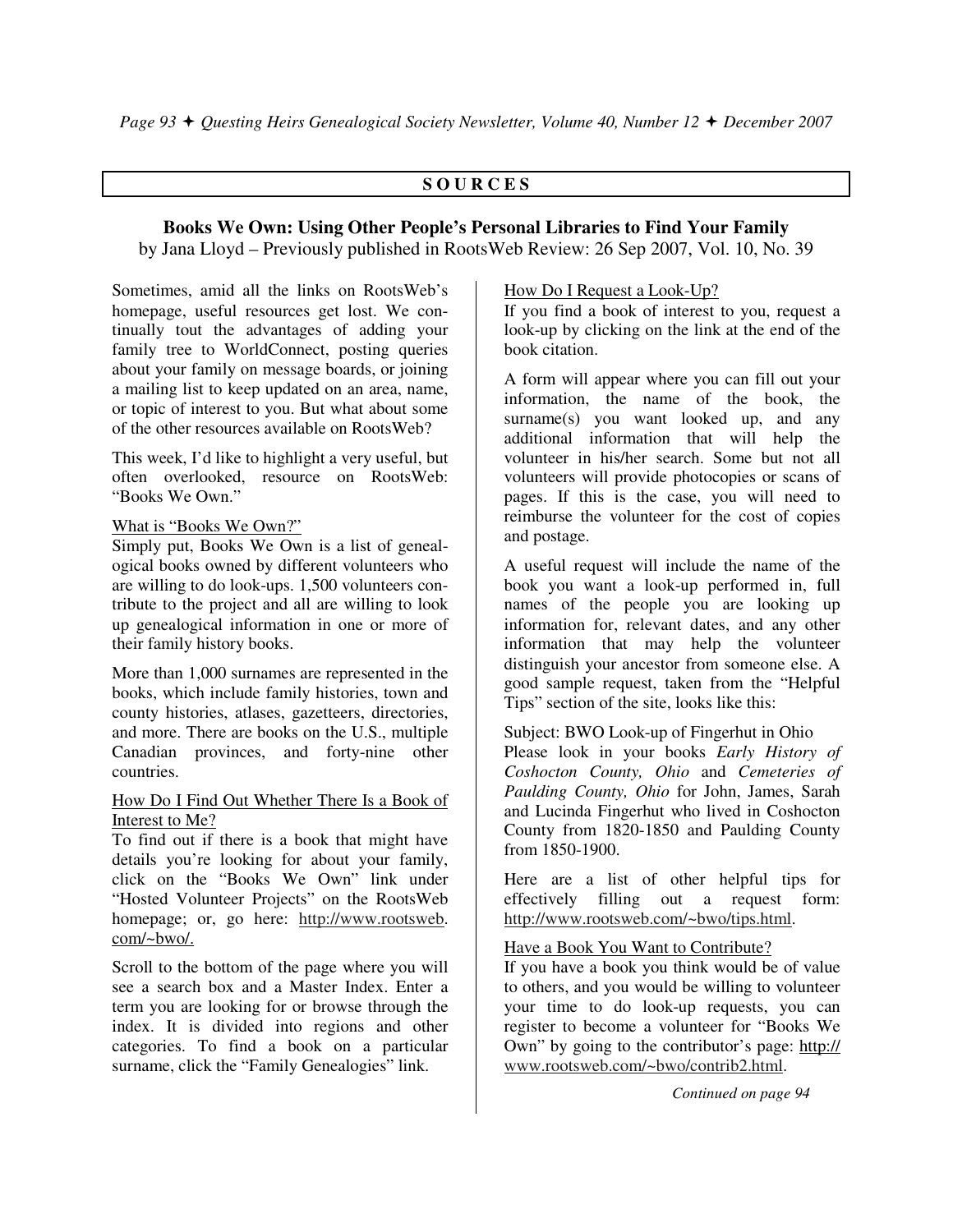## **O F I N T E R E S T**

#### **RESTORING THE CLOCK FROM KNOTT'S**  by Glenn Frank

My Great-Grandfather Andrew Dreger Sr., an early resident of Anaheim, Buena Park and Long Beach, was a mechanical tinkerer and a watchmaker in his later years. He built a multi-faced town clock when he lived in Long Beach, CA, reminiscent of the fancy town clocks of Europe, with clock faces that told the solar time of cities from all around the world.

The clock spent 50 years being proudly displayed to the public at Knott's Berry Farm in Buena Park, CA…but recently was sold and removed from public view.

With the help of the Buena Park Historical Society, I am working to restore the Dreger Clock and place it in the city's historical park. The society was able to buy the clock and save it; now we are asking the community to help get it restored to its former glory.

I just thought that some of you might be interested in reading about this bit of local Southern California History that we are trying to save for the future.

## http://www.dregerclock.org

*Posted on socal@rootsweb.com 18 Nov 2007 and forwarded by former Questing Heir Pat Bowers.* 

## **CIVIL WAR UNIONISTS**  by kycady

We are engaged in an on-going genealogical and historical research project focused on the Civil War Unionists of Alabama. Two volumes are completed, a third is soon to be released, and nine more volumes are planned. Family Indexes to the first two volumes can be searched at http://www.civilwarunionistsofalabama.com.

Our research has shown that many of the Alabama Unionists originated in Tennessee or migrated there both during and after the Civil War.

If you have genealogical data, local history, photographs, etc., related to the subject, we would like to hear from you at jsmbooks@ comcast.net…

*Gatewayed to the TNHAMBLE-L@rootsweb.com mailing list, 16 Nov 2007.* 

## **WHO GETS GRANDMA'S YELLOW PIE PLATE?**

Have you thought about who you want to leave your non-titled personal property to? "Almost everyone has personal belongings such as wedding photographs, a baseball glove, or a yellow pie plate that contain meaning for them and for other members of their family," says Marlene S. Stum, Ph.D. She explains the importance of planning ahead for the distribution of such possessions for your own peace of mind and to prevent hurt feelings among family members later. For ideas, visit this website:

http://yellowpieplace.unmn.edu

 $\Leftrightarrow$ 



#### **Books We Own** *Continued from page 93*

 $\diamondsuit$ 

 $\Leftrightarrow$ 

 $\diamondsuit$ 

Make sure to read all the instructions for contributors. You will want to pay special attention to the copyright laws. If your book was published before 1923, you can freely transcribe or photocopy from it. If it was published after 1923, you will only be able to say whether you found an individual in the book and provide brief excerpts of it, unless you have permission from the author or publisher or the book contains a copyright-waiver clause.

## And the Moral of the Story Is…

"Books We Own" is one of many great services provided by RootsWeb volunteers. It breaks down research barriers and allows us all to enlarge our genealogical libraries. Take a few minutes to browse the library of available books and see if any are of interest to you; or, choose to give back by listing your own book and making your resources available to us all.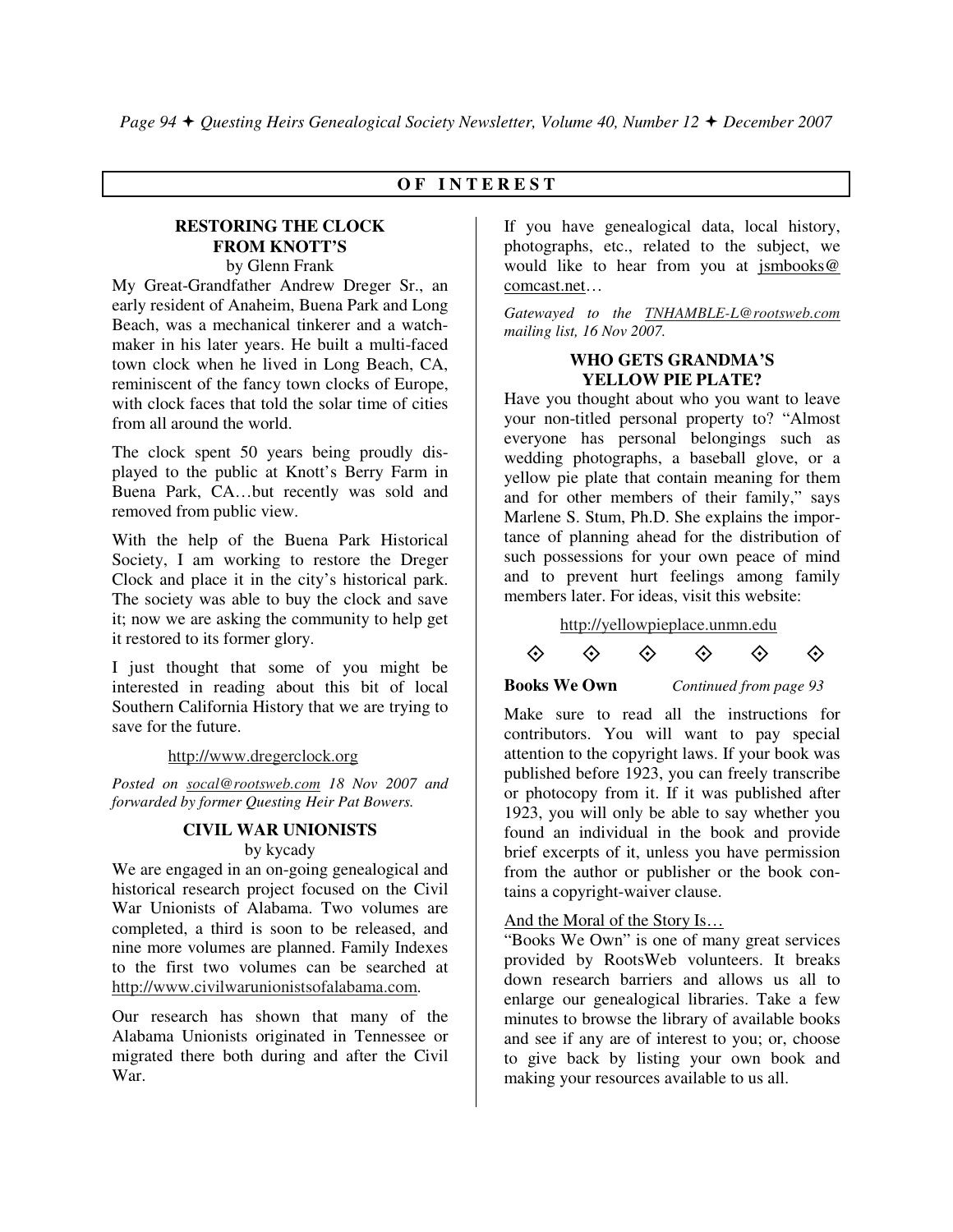## **O N T H E W E B**

## **LOS ANGELES DIRECTORIES**

The Los Angeles Public Library has a new online database which may be of interest to the readers of the Questing Heirs Genealogical Society Newsletter.

Selected years of the Los Angeles City Directories and Los Angeles Street Address Directories are now available on the Los Angeles Public Library's web site. The digitization project was completed with a generous grant from the John Randolph Haynes and Dora Haynes Foundation. The database can be found by going to the library's home page at http://www.lapl.org. Once there, click on Library Resources at the top of the left-hand column. Then click on Regional History Resources. Here, under the section labeled The Databases, you will find the words Los Angeles City and Street Directories. Click on the hypertext link to get to the database. Alternatively, you can get to Regional History Resources directly at: http://www.lapl.org/ resources/en/index/html.

When you first go to the database, be sure to click on and read the section labeled Information on the Directories. Some of the street address directories are arranged by Telephone Exchange Service Areas which is explained in this information section. The Printing Suggestions section should be read as well.

The city directories included are 1929, 1936, 1938, 1939 and 1942 (the last city directory published for Los Angeles). The street address directories cover May 1956, March 1960, October 1961, July 1962, July 1963, April 1964, April 1965, July 1965, April 1967, April 1968, January 1969, July 1973, and July 1987.

Michael Kirley Genealogy Librarian Los Angeles Public Library 630 West Fifth Street Los Angeles, CA 90071

#### **UK NEWSPAPERS ONLINE The Guardian and Observer Digital Archive**

"This archive will eventually contain the digital reproduction of every page, article and advert published in the Guardian (since 1821) and the Observer (since 1791—the oldest Sunday paper in the world). For this launch the archive covers the period of 1821-1975 for the Guardian and 1900-1975 for the Observer as we are still working on digitising the remaining material. From early 2008 onwards the entire archive up to 2003 will be available—more than 1.2m pages covering all major historic events over 212 years as reported at the time.

"This is the first time a UK national newspaper's print archive has been available through its website. Previously, the only way to explore newspaper archives was by laboriously searching newsprint pages, stored on microfilm and in bound copies. Our ambitious digitisation project involved scanning every page from microfilm, segmenting each page into article clippings and then making them searchable.

"As a result you are now able to search, browse, save and print articles and adverts from the Digital Archive. Searching is free of charge. However, if you want to view in full or print out material, you will need to subscribe to a timed access pass. We offer 24 hours, three days or a month. During the purchased time periods you will be able to search and print as much as you like—there are no restrictions on downloads...'

*For more information, visit the Archive at http:// archive.guardian.co.uk.* 

## **GEORGIA DEATHS**

In October the Georgia Archives added Death Certificates from 1919 through 1927 to their online collection, the Genealogical Society of Utah having partnered with them in scanning and indexing the records. Users may download the images for personal or educational use. The collection can be searched at http://content.sos. state.ga.us/cdm4/gadeaths.php.